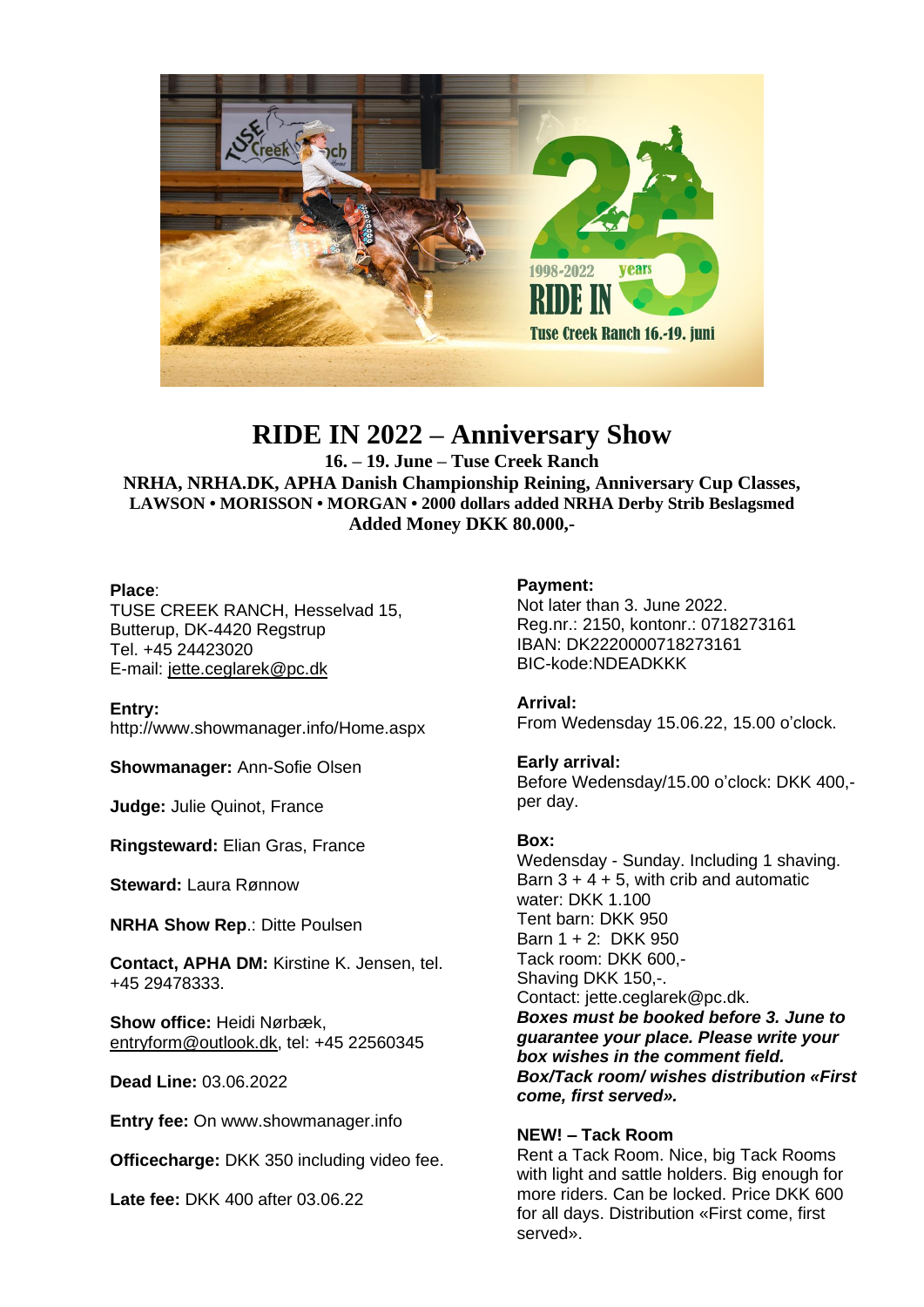# **Camping, wedensday - sunday:**

Big Trucks over 7,5 tons with power: DKK 750 Small Trucks max 7,5 tons with power: DKK 550 Camping without power: DKK 400

#### **Hay:**

Mini big: DKK 700,- Small bale: 50,- Order your hay when entering and it will be ready for you in the box.

#### **NRHA:**

NRHA Open LAWSON, 2000 dollars added Money. NRHA Intermediate Open MORGAN, 500 dollars added Money. NRHA Limited Open MORGAN, 500 dollars added Money. NRHA Non Pro MORISSON, 1000 dollars added Money. NRHA Intermediate Non Pro MORGAN, 500 dollars added Money. NRHA Limited Non Pro MORGAN, 500 dollars added Money. NRHA Snaffle Bit 5 and under, Plaque, 200 added Money. NRHA Rookie 2, Plaque, 200 dollars added Money. NRHA Rookie 1, Plaque, Jackpot.

NRHA Youth 14-19, Plaque, Jackpot NRHA Youth 13 and under, Plaque, Jackpot NRHA retainage 50%.

## **RIDE IN Trophies:**

In the following classes: NRHA.DK Greener Than Grass NRHA.DK Green As Grass Horse NRHA.DK Rookie 1 NRHA.DK Rookie 2 NRHA.DK Youth NRHA.DK Open Jackpot Reining EASY Champion

## **NRHA Derby Strib Beslagsmed:**

NRHA Derby for 6 – 7 year old horses. 2.000 dollars added. Open Level 4 and Non Pro Level 4 and 1. The horse must be paid into the new Danish NRHA Futurity and Derby Program.

Horses which have been paid into the old FDM-program are eligible to start. NRHA.com membership for rider and owner are required. The horse must have NRHA.com licence.

More information about the Derby: Jette Ceglarek, jette.ceglarek@pc.dk. **EASY Champion:** EASY Champion 2022, BEST Score in Easy 1, 2, 3, or 4.

## **The Cutest Muzzle:**

Fun Anniversary class. Open for everyone. Nice prize for the winner.

#### **Ride In Anniversary classes:**

Ranch Riding Open, 2 go-arounds 3.500 DKK added.

Ranch Riding Green, 2-go-arounds 3.500 DKK added.

Trail In Hand, 2 go-arounds 2.000 DKK added.

Trail Open, 2 go-arounds 3.500 DKK added.

Trail Green, 2 go-arounds 3.500 DKK added.

The Anniversary classes are open for everyone and no membership is required. The Green classes are for riders with little show experience (max 5 AQHA point in the concerned disciplin) and horses with no or little show experience (max 5 AQHA point in the concerned disciplin).

Only one of the above-mentioned requirements have to be met, Green rider or Green horse to enter the Green classes.

You can not enter both Trail In Hand and Trail Open/Green. The class will be cancled if there is less than 5 entries.

Youth riders are also very welcome in the Anniversary cup classes and there will be a special prize for the best placed youth rider in all cup-classes.

Anniversary classes questions: jette.ceglarek@pc.dk

#### **NRHA.DK:**

All NRHA.DK classes are Jackpot. 40% retainage. NRHA.DK Reining classes are open for NRHA.DK, SRHA, NRHA.NO and NRHA.FI members (Owner and rider must be a member). The horse must have NRHA.DK/SRHA/ NRHA.NO/NRHA.FI or NRHA licens. More Information on [www.nrha.dk.](http://www.nrha.dk/) Membership: Senior: DKK 450,- Junior: DKK 300,-.